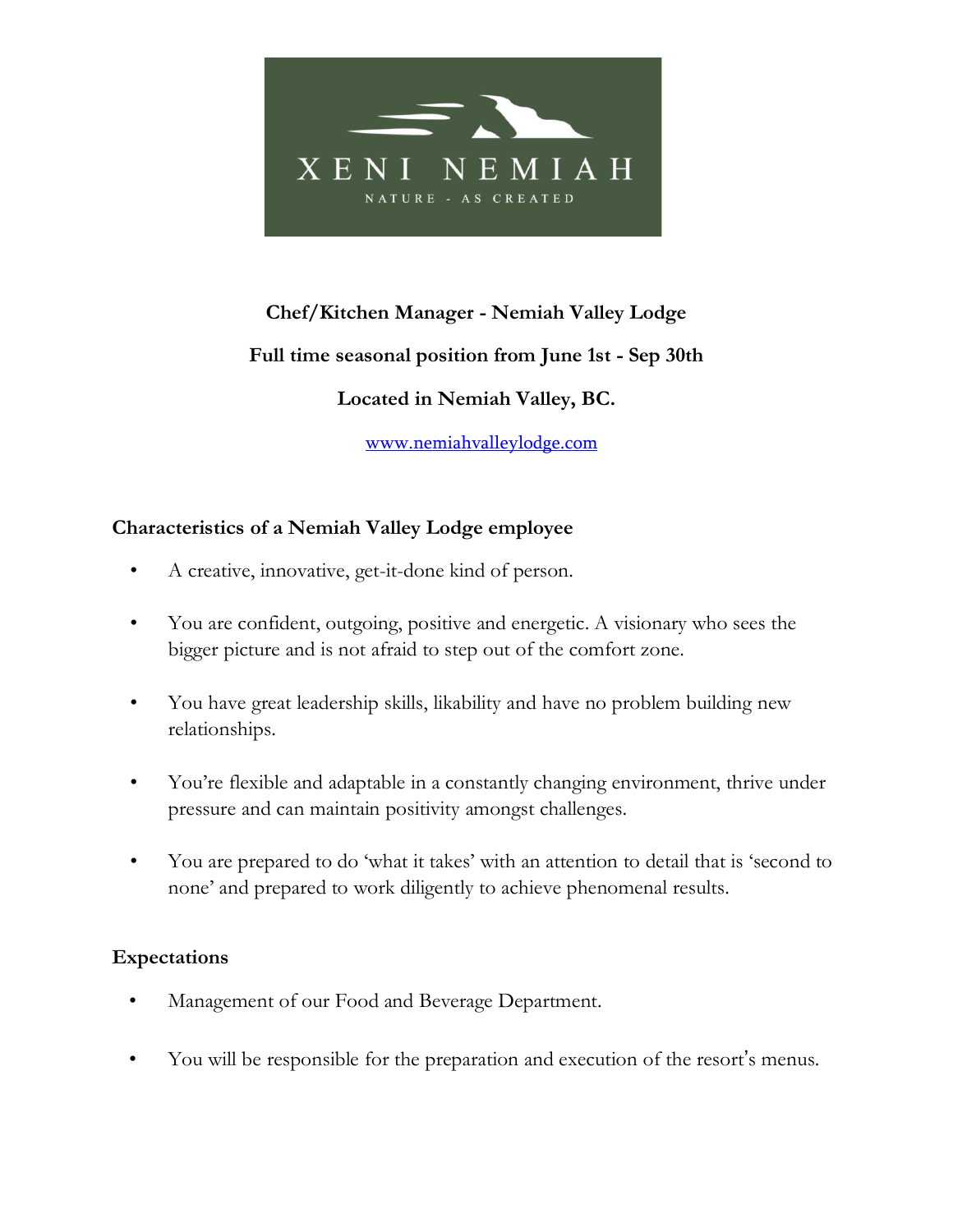- Guest numbers will vary. Clear communication with Manager is essential to forecast weekly food supplies needed.
- Guest will require 3 complete and varied meals per day plus snacks.
- Completion of the season from start to finish.
- Self direction is essential in order to handle split shift style days, 7 days a week.

## **Job Responsibilities**

- Daily preparation and execution of menus.
- Ensure the highest levels of quality are maintained.
- Responsible for supplier contracts, ordering, cost control, monthly inventories.
- Accountable for food budgets and waste control.
- Responsible for clear communication with suppliers and adhering to the delivery system.
- Ensure quality and safety of food handling and labelling by performing standard and any additional sanitary measures according to Foodsafe standards and procedures.
- Keeping daily log of temperature check of fridges and freezers.
- Restocking and rotating of suppliers to avoid waste.
- Maintain equipment in kitchen, bussing area, food service. Notify Maintenance with concerns or repair needs.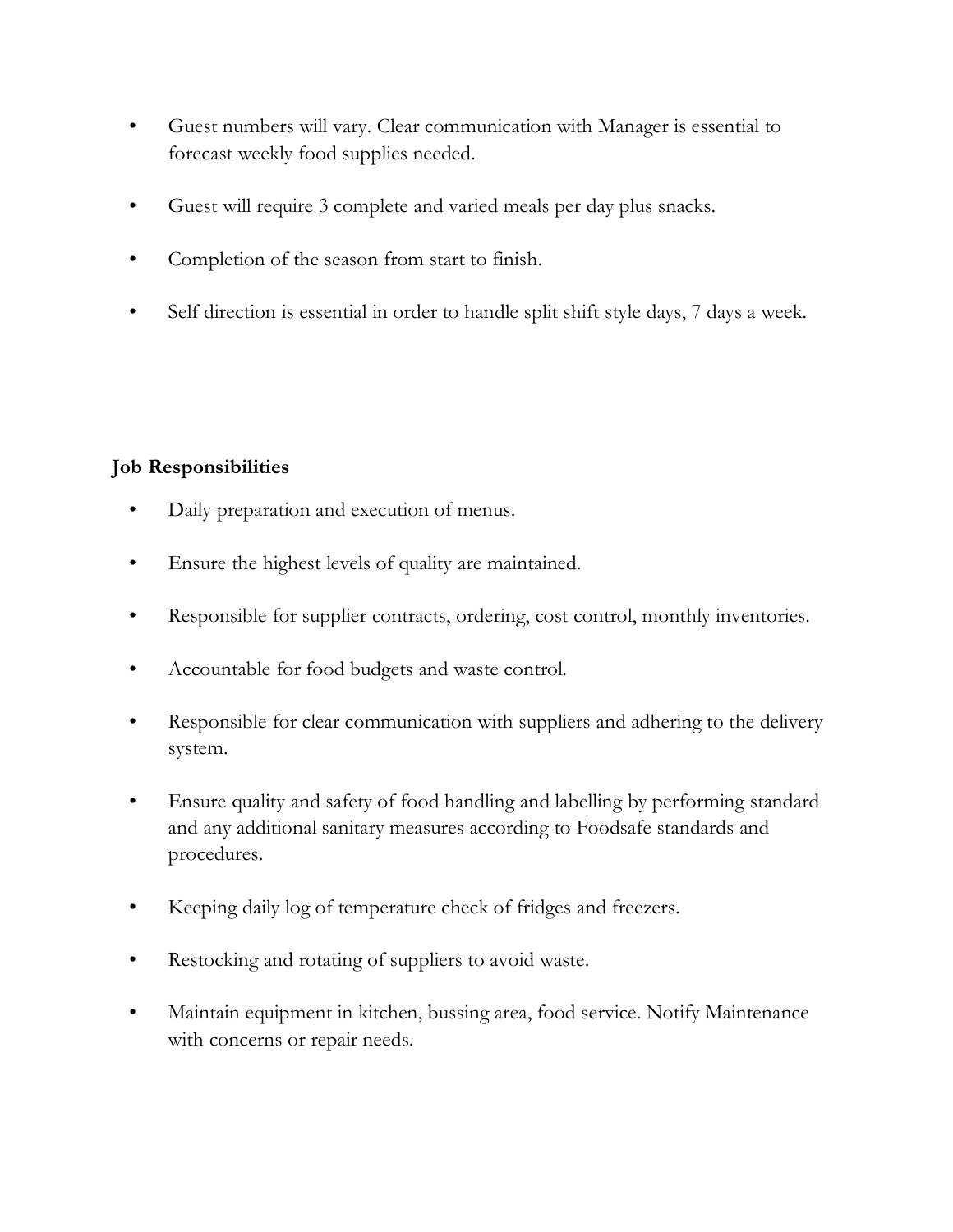- Cleaning, sanitation, and organization of kitchen, coolers, and all storage areas.
- In collaboration with the Manager, plan and prepare dishes for customers with food allergies or intolerances.
- Follow proper reporting procedures for accidents and incidents in kitchen to ensure follow-up and prevention
- Report any infraction in the food services department policies and procedures
- Follow and enforce the strict COVID distancing for all patrons and staff

## **Job Requirements/Qualifications:**

- Professional diploma or food services management preferred or minimum 5 years of operating a high-end commercial kitchen in a similar environment
- Demonstrated knowledge of food trends, quality, production, sanitation, food cost controls, and presentation
- Solid quality and cost control knowledge
- Organized in methodology and administration
- Knowledge of methods and procedures for serving food, principles of sanitation, and principles of safe food handling required
- Ability to lift up to 50lbs
- Strong time management skills, multitasking skills, and the ability to prioritize tasks with minimal supervision
- Strong work ethic
- Self-directed, positive, team-work oriented